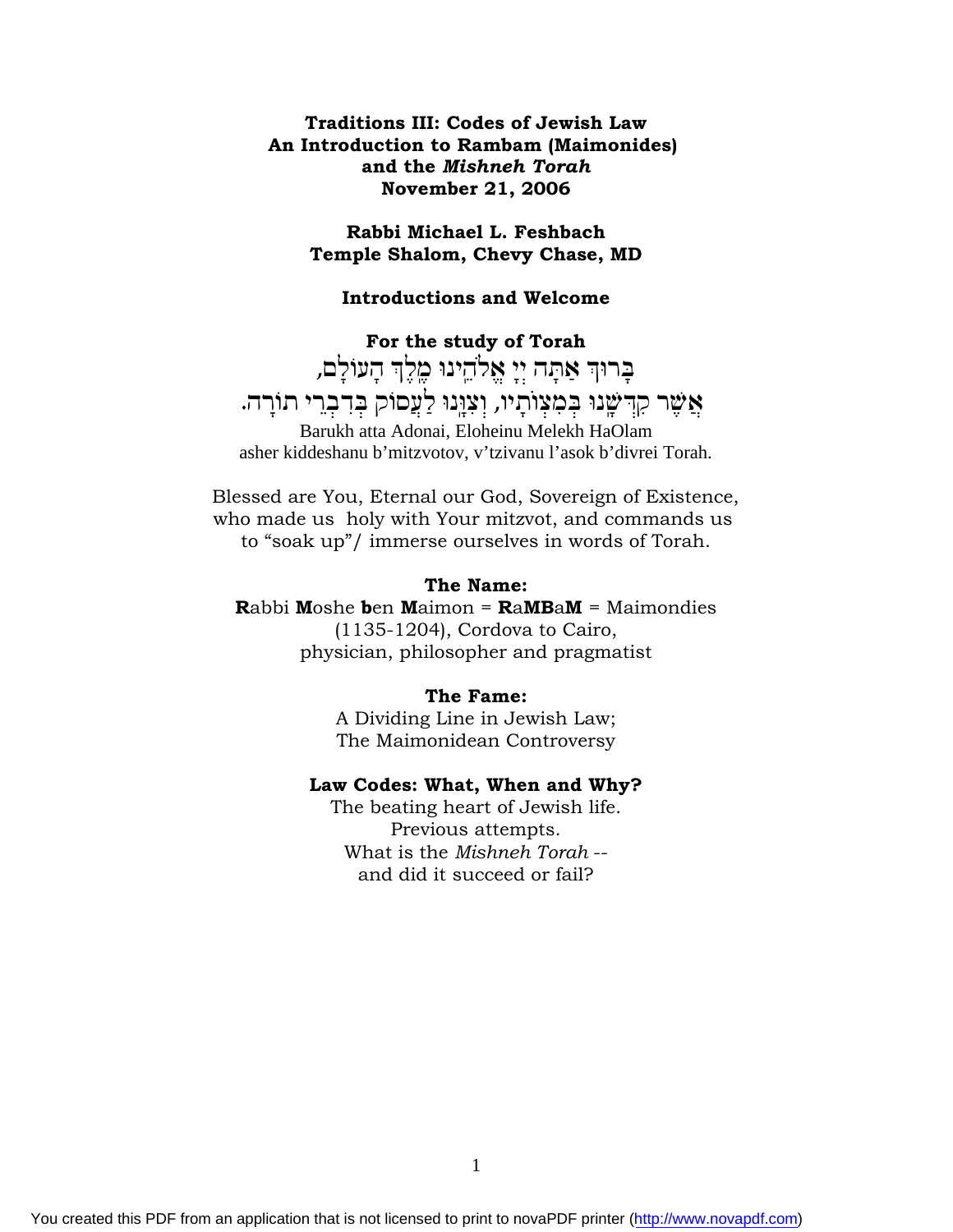## **What is the Mishneh Torah - from** *A Maimonides Reader,*  **edited by Isadore Twersky**

THE Mishneh Torah, the first serious attempt, since the redaction of the Mishnah by R. Judah the Prince, at a comprehensive survey, classification, and codification of Jewish law, changed the entire landscape of rabbinic literature. Although it did not attain its goal-it was not adopted as the universal Jewish code nor were its really novel features (scope' and arrangement) imitated by later codifiers-the Mishneh Torah did become the piece d'resistance of all Talmudic study through the 'ages. Any advanced student of the Talmud would invariably consult the Mishneh Torah, attempt to reconstruct the latent processes of Maimonides' reasoning, and compare his formulations with alternative constructions. The Mishneh Torah was like a prism through which practically all Talmudic study had to pass.

Although confident about the need, value, and ultimate acceptance of his code, Maimonides anticipated criticism and opposition on the grounds of his (a) having omitted source references and presented unilateral, unsubstantiated decisions and (b) having included a heady dose of philosophic exposition and comment. He also felt that jealous people "would defame its praiseworthy features and pre- tend" that such a summary was totally superfluous for them. Such criticism was indeed forthcoming and it markedly influenced the spread and study of the Mishneh Torah.

Maimonides' introduction to the code contains a brief history of the Oral Law and its transmission, and explains the reasons for the eventual emergence of a literary corpus (Mishnah and Talmud) embodying the oral tradition. A suggestive parallel is drawn between the socio-political conditions which necessitated the compilation of the Mishnah and those of Maimonides' own time. Maimonides was convinced that there is a significant correlation bern'een political decline and intellectual atrophy. His survey includes a dispassionate, mildly pejorative, evaluation of the literary achievements of the Geonim and calls attention to the role of regionalism and local custom in Jewish law. Only Talmudic law represents a consensus and is universally binding for the entire Jewish people; post-Talmudic developments in halakhah -e.g., Geonic ordinances or communal enactments - are restricted in their application.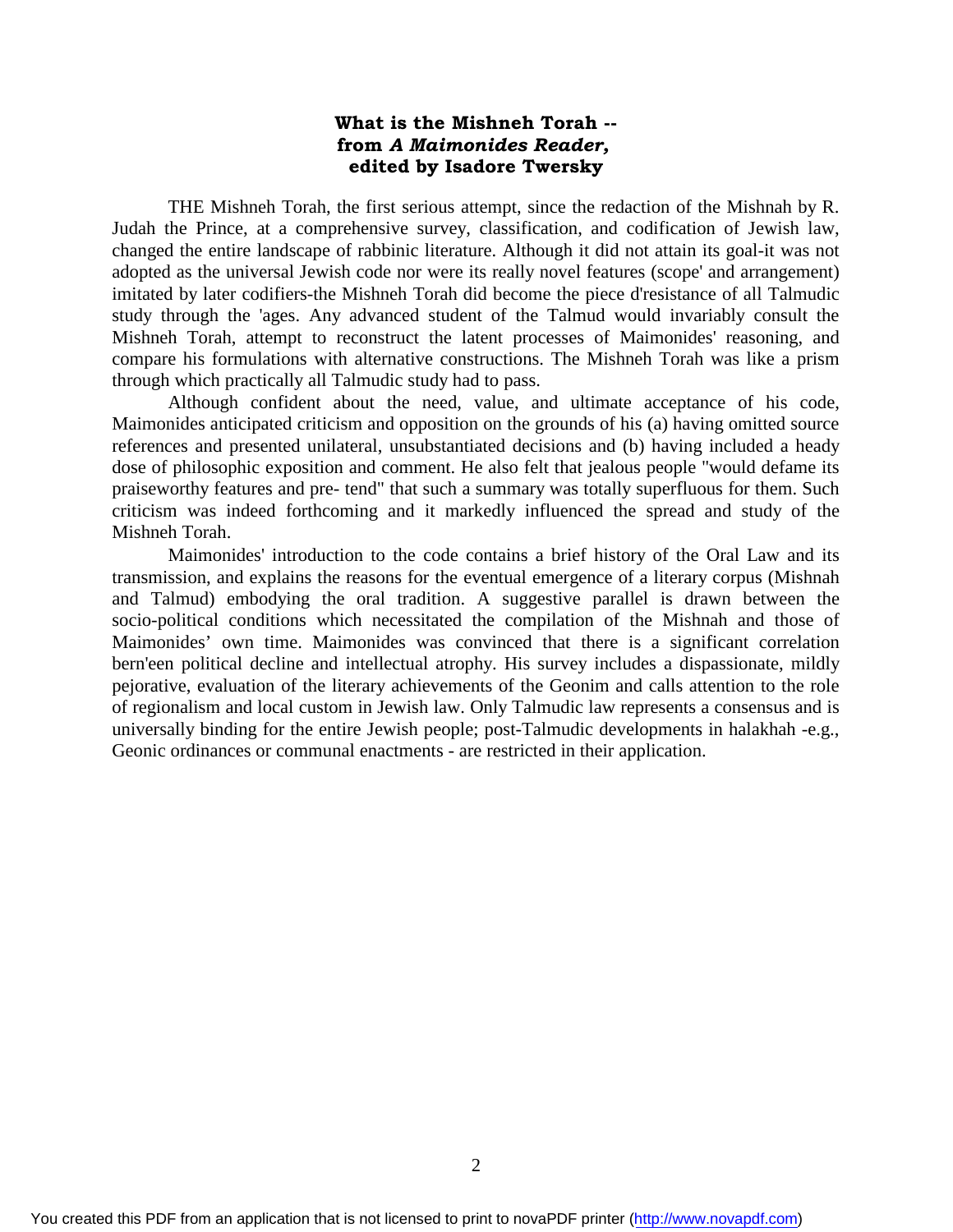## **Maimonides' Purpose:** Introduction to the Mishneh Torah

אז לא אבוש בהביטי אל כל מצותיך.

כל המצות שניתנו לו למשה בסיני בפירושן ניתנו. שנאמר ואתנה לך את לוחות האבן והתורה והמצוה. תורה זו תורה שבכתב. והמצוה זו פירושה. וצונו לעשות התורה על פי המצוה. ומצוה זו היא הנקראת תורה שבעל פה. כל התורה כתבה משה רבינו קודם שימות בכתב ידו. ונתן ספר לכל שבט ושבט וספר אחד נתנהו בארון לעד. שנאמר לקוח את ספר התורה הזה ושמתם אותו וגו׳. והמצוה שהיא פירוש התורה לא כתבה אלא צוה בה לזקנים וליהושע ולשאר כל ישראל. שנאמר את כל הדבר אשר אנכי מצוה אתכם אותו תשמרו לעשות וגו׳. ומפני זה נקראת תורה שבעל פה. אף על פי שלא נכתבה תורה שבעל פה למדה משה רבינו כולה בבית דינו לשבעים זקנים. ואלעזר ופנחם ויהושע שלשתן קבלו ממשה. וליהושע שהוא תלמידו של משה רבינו מסר תורה שבעל פה וצוהו עליה. וכן יהושע כל ימי חייו למד על פה. וזקנים רבים קבלו מיהושע. וקבל עלי מן הזקנים ומפינהם. ושמואל קיבל מעלי ובית דינו. ודוד קיבל משמואל ובית דינו. +/השגת הראב״ד \*/ ואחיה השילוני וכו׳. א״א אין זה נכון אלא שהיה אחיה השילוני מבית דינו של דוד:+ ואחיה השילוני מיוצאי מצרים היה ולוי היה ושמע ממשה והיה קטן בימי משה והוא קיבל מדוד ובית דינו. ואליהו קיבל מאחיה השילוני ובית דינו. ואלישע קיבל מאליהו ובית דינו. ויהוידע הכהן קיבל מאלישע ובית דינו. וזכריה קיבל מיהוידע ובית דינו. והושע קיבל מזכריה ובית דינו. ועמום קיבל מהושע ובית דינו. וישעיה קבל מעמום ובית דינו. ומיכה קיבל מישעיה ובית דינו. ויואל קיבל ממיכה ובית דינו. ונחום קיבל מיואל ובית דינו. וחבקוק קיבל מנחום ובית דינו. וצפניה קיבל מחבקוק ובית דינו. וירמיה קיבל מצפניה ובית דינו. וברוך בן נריה קיבל מירמיה ובית דינו. ועזרא ובית דינו קיבלו מברוך בן נריה ובית דינו. בית דינו של עזרא הם הנקראים אנשי כנסת הגדולה והם חגי זכריה ומלאכי דניאל וחנניה ומישאל ועזריה ונחמיה בן הכליה ומרדכי בלשן וזרובבל והרבה חכמים עמהם תשלום מאה ועשרים זקנים. האחרון מהם הוא שמעון הצדיק והוא היה מכלל המאה ועשרים. וקיבל תורה שבעל פה מכולם והוא היה כהן גדול אחר עזרא. אנטיגנוס איש סוכו ובית דינו קיבלו משמעון הצדיק ובית דינו. ויוסי בן יועזר איש צרידה ויוסף בן יוחנן איש ירושלים ובית דינם קיבלו מאנטיגנוס ובית דינו. ויהושע בן פרחיה ונתאי הארבלי ובית דינם קבלו מיוסי בן יועזר ויוסף בן יוחנן ובית דינם. ויהודה בן טבאי ושמעון בן שטח ובית דינם קבלו מיהושע בן פרחיה ונתאי הארבלי ובית דינם. שמעיה ואבטליון גרי הצדיק /הצדק/ ובית דינם קבלו מיהודה ושמעון ובית דינם. הלל ושמאי ובית דינם קבלו משמעיה ואבטליון ובית דינם. ורבן יוחנן בן זכאי ורבן שמעון בנו של הלל הזקן קבלו מהלל [ושמאי] וב״ד. חמשה תלמידים היו לו לרבן יוחנן בן זכאי והם גדולי החכמים שקיבלו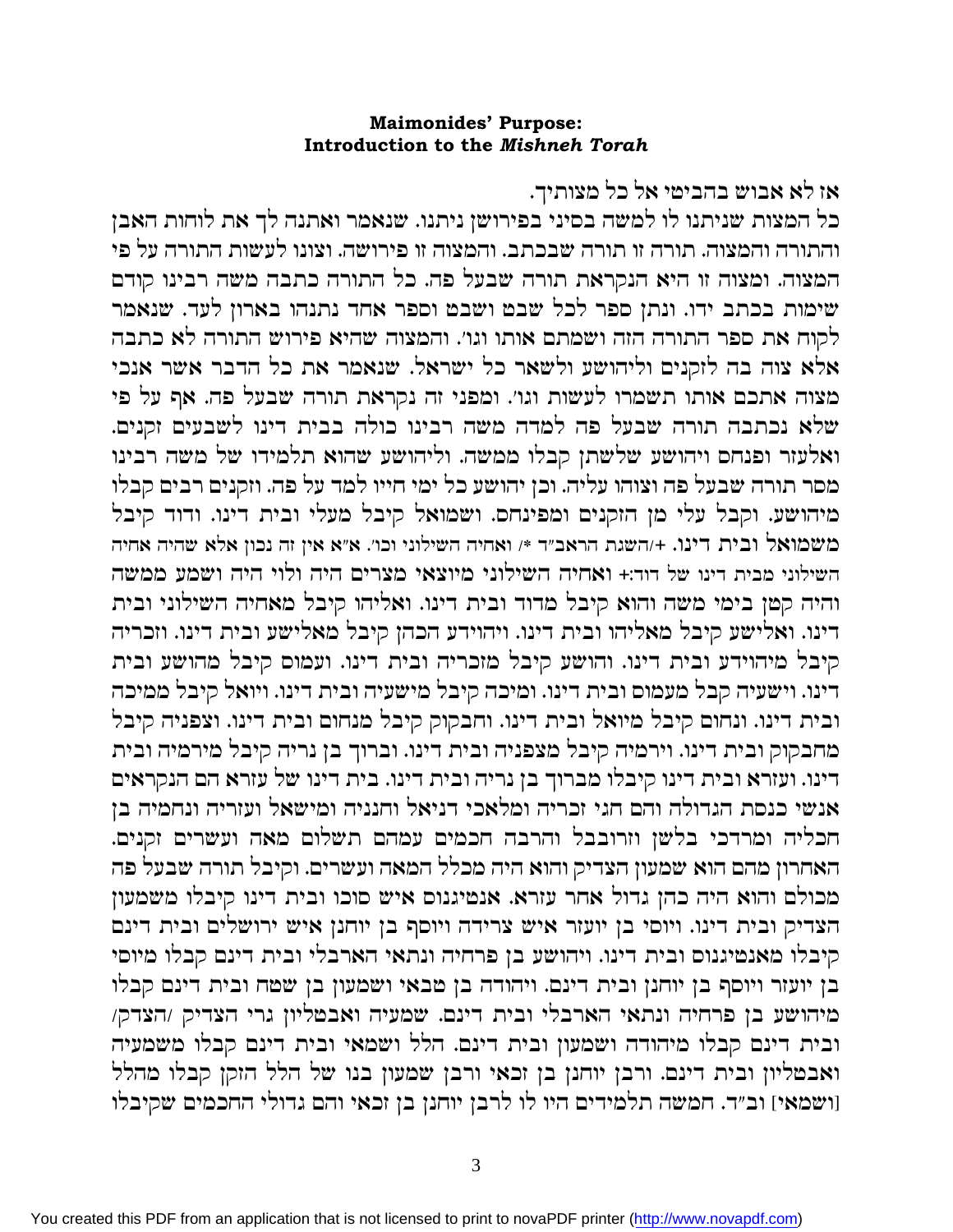ממנו ואלו הם. ר׳ אליעזר הגדול ור׳ יהושע ור׳ יוסי הכהן ור׳ שמעון בן נתנאל ור׳ אלעזר בן ערך. ור׳ עקיבא בן יוסף קיבל מר׳ אליעזר הגדול ויוסף אביו גר צדק היה. ור׳ ישמעאל ור׳ מאיר בן גר צדק קבלו מר׳ עקיבא וגם קיבל ר׳ מאיר וחבריו מר׳ ישמעאל. חביריו של ר׳ מאיר הם ר׳ יהודה ור׳ יוסי ור׳ שמעון ור׳ נחמיה ור׳ אלעזר בן שמוע ור׳ יוחנן הסנדלר ושמעון בן עזאי ור׳ חנניה בן תרדיון. וכן קיבלו חביריו של ר׳ עקיבא מר׳ אליעזר הגדול. וחביריו של רבי עקיבא הם רבי טרפון רבו של רבי יוםי הגלילי ורבי שמעון בן אלעזר ורבי יוחנן בן נורי. רבן גמליאל הזקן קיבל מרבן שמעון אביו בנו של הלל הזקן. ורבן שמעון בנו קבל ממנו ורבן גמליאל בנו קבל ממנו ורבן שמעון בנו קיבל ממנו ור׳ יהודה בנו של רבן שמעון זהו הנקרא רבינו הקדוש והוא קיבל מאביו ומר׳ אלעזר בן שמוע ומר׳ שמעון חביריו.

רבינו הקדוש חיבר המשנה. ומימות משה רבינו ועד רבינו הקדוש לא חיברו חבור שמלמדין אותו ברבים בתורה שבעל פה. אלא בכל דור ודור ראש בית דין או נביא שהיה באותו הדור כותב לעצמו זכרון השמועות ששמע מרבותיו והוא מלמד על פה ברבים. וכן כל אחד ואחד כותב לעצמו כפי כחו מביאור התורה ומהלכותיה כמו ששמע. ומדברים שנתחדשו בכל דור ודור בדינים שלא למדום מפי השמועה אלא במדה משלש עשרה מדות והסכימו עליהם בית דין הגדול. וכן היה הדבר תמיד עד רבינו הקדוש והוא קיבץ כל השמועות וכל הדינים וכל הביאורים והפירושים ששמעו ממשה רבינו ושלמדו בית דין שבכל דור ודור בכל התורה כולה וחיבר מהכל ספר המשנה. ושננו לחכמים ברבים ונגלה לכל ישראל וכתבוהו כולם. ורבצו בכל מקום. כדי שלא תשתכח תורה שבעל פה מישראל. ולמה עשה רבינו הקדוש כך ולא הניח הדבר כמות שהיה. לפי שראה שתלמידים מתמעטין והולכין והצרות מתחדשות ובאות ומלכות רומי פושטת בעולם ומתגברת. וישראל מתגלגלין והולכין לקצוות. חיבר חיבור אחד להיות ביד כולם כדי שילמדוהו במהרה ולא ישכח. וישב כל ימיו הוא ובית דינו ולמדו המשנה ברבים. ואלו הם גדולי החכמים שהיו בבית דינו של רבינו הקדוש וקיבלו ממנו. שמעון וגמליאל בניו. ורבי אפם. ור׳ חנינא בן חמא. ור׳ חייא ורב ורבי ינאי ובר קפרא +/השגת הראב"ד \*/ ושמואל ורבי יוחנן וכו׳. א"א לא היה שמואל ור׳ יוחנן ור׳ הושעיא ור׳ ינאי ובר קפרא מבית דינו של רבי. אבל לוי ור׳ ביסא ור׳ חמא בנו ור׳ ישמעאל ב״ר יוסי ור׳ יוסי בר לקוניא הם היו מבית דינו. וזה המאסף אסף מדעתו ולא ידע על מה:+ ושמואל ור׳ יוחנן ור׳ הושעיא. ואלו הם גדולי החכמים שקיבלו ממנו ועמהם אלפים ורבבות משאר החכמים. אע״פ שאלו הי״א קיבלו ממנו ועמהם אלפים ורבבות משאר החכמים. אע״פ שאלו הי״א קיבלו מרבינו הקדוש ועמדו במדרשו. ר׳ יוחנן קטן היה ואחר כן היה תלמיד לר׳ ינאי וקיבל ממנו תורה. +/השגת הראב״ד \*/ וכן רב כו׳. זה לא היה ולא נברא:+ וכן רב קיבל מר׳ ינאי. +/השנת הראב״ד \*/ ושמואל קיבל וכו׳. א״א וגם זה לא היה אלא מלוי:+ ושמואל קיבל מרבי חנינא בר חמא. רב חיבר ספרא וספרי לבאר ולהודיע עיקרי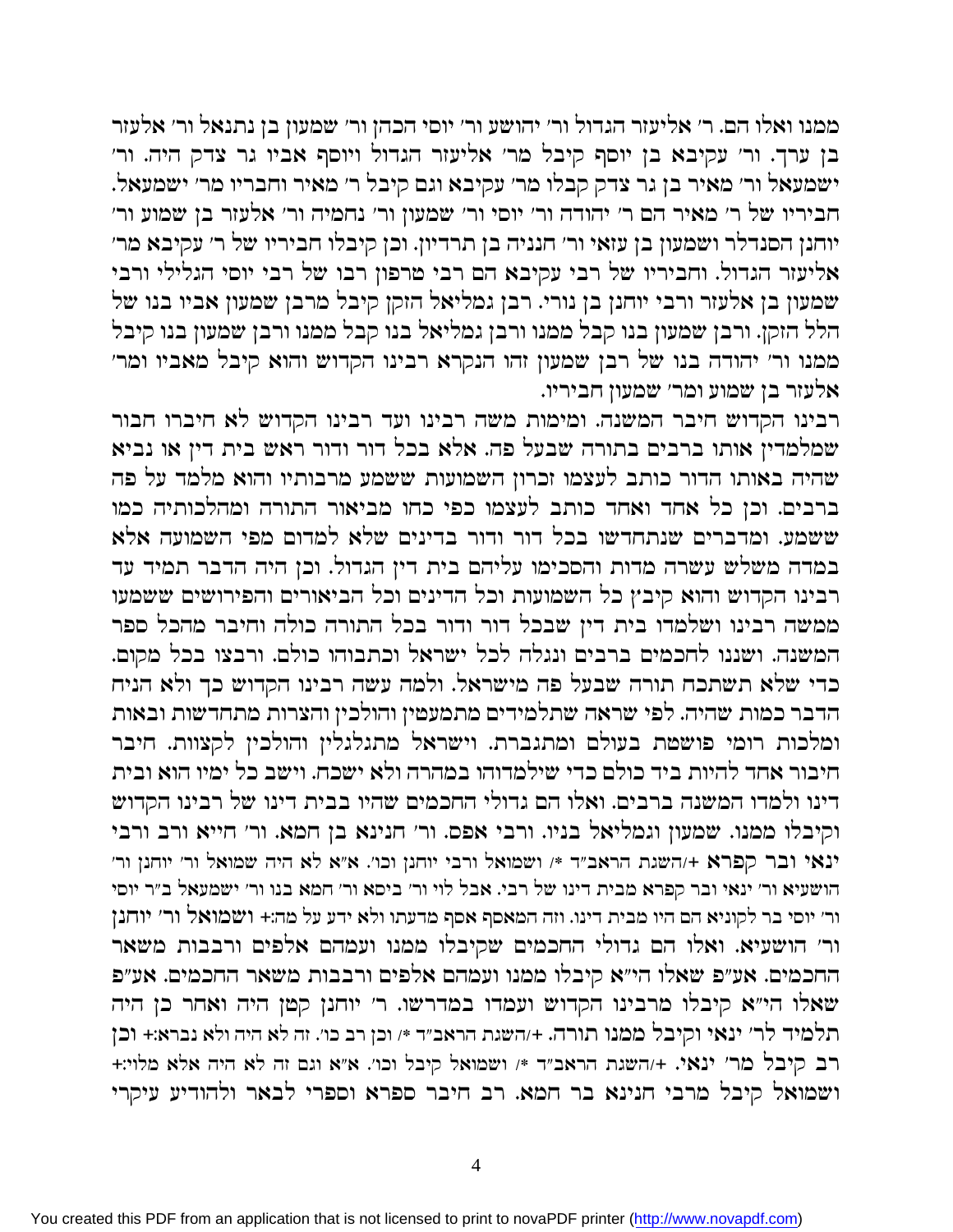המשנה. ור׳ חייא חיבר התוספתא לבאר עניני המשנה. וכן ר׳ הושעיא ובר קפרא חיברו ברייתות לבאר דברי המשנה. ור׳ יוחנן חיבר הגמרא הירושלמית בארץ ישראל אחר חרבן הבית בקרוב שלש מאות שנה. ומגדולי החכמים שקיבלו מרב ושמואל רב הונא ורב יהודה ורב נחמן ורב כהנא. ומגדולי החכמים שקיבלו מר׳ יוחנן +/השגת הראב״ד \*/ רבה בר בר חנה וכו׳. א״א ור׳ חייא בר אבא:+ רבה בר בר חנה ור׳ אמי ור׳ אסי ורב דימי ור׳ אבין. ומכלל החכמים שקיבלו מרב הונא ומרב יהודה +/השגת הראב״ד \*/ רבה וכו׳. א״א רב חסדא ורבה בר רב הונא:+ רבה ורב יוסף. ומכלל החכמים שקיבלו מרבה ורב יוסף אביי ורבא. ושניהם קיבלו גם מרב נחמן. ומכלל החכמים שקיבלו מרבא רב אשי ורבינא. ומר בר רב אשי קיבל מאביו רב אשי ומרבינא:

נמצא מרב אשי עד משה רבינו עליו השלום ארבעים דורות ואלו הן: א) רב אשי מרבא. ב) ורבא מרבה. ג) ורבה מרב הונא. ד) ורב הונא מר׳ יוחנן ורב ושמואל. ה) ורבי יוחנן ורב ושמואל מרבינו הקדוש. ו) ורבינו הקדוש מרבי שמעון אביו. ז) ורבי שמעון [מרבן גמליאל אביו. ה) ורבן גמליאל מרבן שמעון אביו ט) ורבן שמעון] מרבן גמליאל הזקן אביו. י) ורבן גמליאל הזקן מרבן שמעון אביו. יא) ור׳ שמעון מהלל אביו ושמאי. יב) והלל ושמאי משמעיה ואבמליון. יג) ושמעיה ואבמליון מיהודה ושמעון. יד) ויהודה ושמעון מיהושע בן פרחיה ונתאי הארבלי. טו) ויהושע ונתאי מיוסי בן יועזר ויוסף בן יוחנן. מז) ויוסי בן יועזר ויוסף בן יוחנן מאנטיגנוס. יז) ואנטיגנוס משמעון הצדיק. יח) ושמעון הצדיק מעזרא. יט) ועזרא מברוך. כ) וברוך מירמיה. כא) וירמיה מצפניה. כב) וצפניה מחבקוק. כג) וחבקוק מנחום. כד) ונחום מיואל. כה) ויואל ממיכה. כו) ומיכה מישעיה. כז) וישעיה מעמום. כח) ועמום מהושע. כט) והושע מזכריה. ל) וזכריה מיהוידע. לא) ויהוידע מאלישע. לב) ואלישע מאליהו. לג) ואליהו מאחיה. לד) ואחיה מדוד. לה) ודוד משמואל. לו) ושמואל מעלי. לז) ועלי מפנחם. לח) ופנחם מיהושע. למ) ויהושע ממשה רבינו. מ) ומשה רבינו מפי הגבורה. נמצא שכולם מה׳ אלהי ישראל: כל אלו החכמים הנזכרים הם גדולי הדורות. מהם ראשי ישיבות ומהם ראשי גליות ומהם סנהדרי גדולה. ועמהם בכל דור ודור אלפים ורבבות ששמעו מהם ועמהם. רבינא ורב אשי הם סוף חכמי הגמרא. ורב אשי הוא שחיבר הגמרא הבבלית בארץ שנער אחר שחיבר ר׳ יוחנן הגמרא ירושלמית בכמו מאה שנה. וענין שני הגמרות הוא פירוש דברי המשניות וביאור עמקותיה ודברים שנתחדשו בכל בית דין ובית דין מימות רבינו הקדוש ועד חיבור הגמרא. ומשני הגמרות ומן התוספתות ומספרא וספרי (ומן התוספות) מכולם יתבאר האסור והמותר הטמא והטהור החיוב והפטור הפסול והכשר כמו שהעתיקו איש מפי איש מפי משה רבינו מסיני:

גם יתבאר מהם דברים שגזרו חכמים ונביאים שבכל דור ודור לעשות סייג לתורה כמו ששמעו ממשה בפירוש. שנאמר ושמרתם את משמרתי עשו משמרת למשמרתי. וכן

5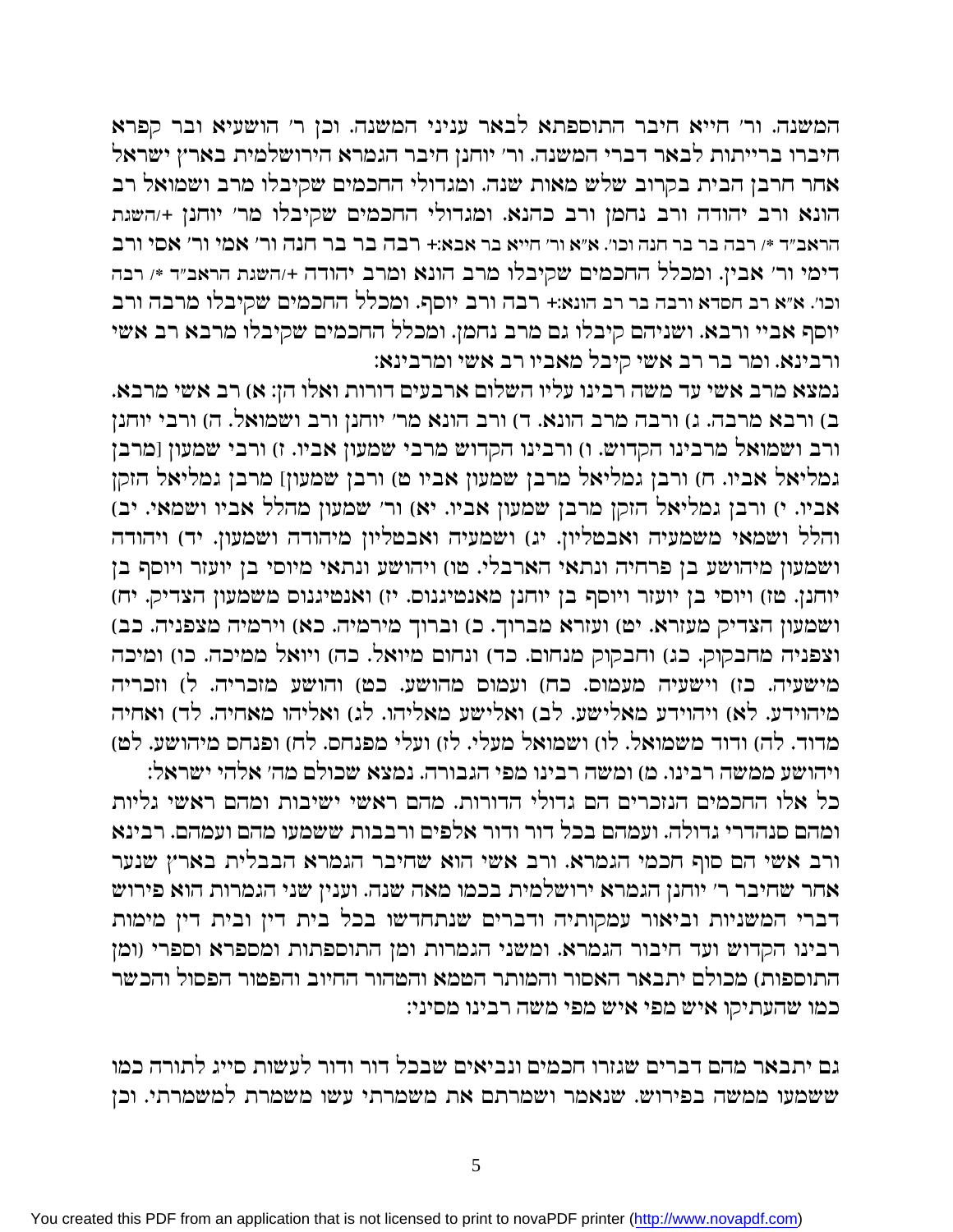יתבאר מהם המנהגות והתקנות שהתקינו או שנהגו בכל דור ודור כמו שראו בית דין של אותו הדור. לפי שאסור לסור מהם שנאמר לא תסור מן הדבר אשר יגידו לך ימין ושמאל. וכן משפטים ודינים מופלאים שלא קיבלום ממשה ודנו בהם בית דין של אותו הדור במדות שהתורה נדרשת בהן. ופסקו אותם הזקנים וגמרו שהדין כך הוא. הכל חיבר רב אשי בגמרא מימות משה ועד ימיו. וחברו חכמי המשנה חיבורים אחרים לפרש דברי התורה. רבי הושעיא תלמידו של רבינו הקדוש חיבר ביאור ספר בראשית. ורבי ישמעאל פירש מאלה שמות עד סוף התורה והוא הנקרא מכילתא. וכן ר' עקיבא חיבר מכילתא. וחכמים אחרים אחריהם חיברו מדרשות. והכל חובר קודם הגמרא הבבלית:

נמצא רבינא ורב אשי וחבריהם. סוף גדולי חכמי ישראל המעתיקים תורה שבעל פה. ושגזרו גזירות והתקינו התקנות והנהיגו מנהגות ופשטה גזירתם ותקנתם ומנהגותם בכל ישראל בכל מקומות מושבותם. ואחר בית דין של רב אשי שחבר הגמרא וגמרו בימי בנו נתפזרו ישראל בכל הארצות פיזור יתר והגיעו לקצוות ואיים הרחוקים ורבתה קטטה בעולם ונשתבשו הדרכים בגייסות ונתמעט תלמוד תורה ולא נכנסו ישראל ללמוד בישיבותיהם אלפים ורבבות כמו שהיו מקודם אלא מתקבצים יחידים השרידים אשר ה׳ קורא בכל עיר ועיר ובכל מדינה ומדינה ועוסקין בתורה ומבינים בחיבורי החכמים כולם ויודעים מהם דרך המשפט היאך הוא. וכל בית דין שעמד אחר הגמרא בכל מדינה ומדינה וגזר או התקין או הנהיג לבני מדינתו או לבני מדינות רבות לא פשטו מעשיו בכל ישראל מפני רחוק מושבותיהם ושבוש הדרכים. והיות בית דין של אותה המדינה יחידים ובית דין הגדול של שבעים ואחד בטל מכמה שנים קודם חיבור הגמרא. לפיכך אין כופין אנשי מדינה זו לנהוג כמנהג מדינה האחרת. ואין אומרים לבית דין זה לגזור גזירה שגזרה בית דין אחר במדינתו. וכן אם למד אחד מהגאונים שדרך המשפט כך הוא ונתבאר לבית דין אחר שעמד אחריו שאין זה דרך המשפט הכתוב בגמרא, אין שומעין לראשון אלא למי שהדעת נוטה לדבריו בין ראשון בין אחרון:

ודברים הללו בדינים גזירות ותקנות ומנהגות שנתחדשו אחר חיבור הגמרא. אבל כל הדברים שבגמרא הבבלי חייבין כל ישראל ללכת בהם וכופין כל עיר ועיר וכל מדינה ומדינה לנהוג בכל המנהגות שנהגו חכמי הגמרא ולגזור גזירותם וללכת בתקנותם. הואיל וכל אותם הדברים שבגמרא הסכימו עליהם כל ישראל. ואותם החכמים שהתקינו או שגזרו או שהנהיגו או שדנו דין ולמדו שהמשפט כך הוא, הם כל חכמי ישראל או רובם והם ששמעו הקבלה בעקרי התורה כולה דור אחר דור עד משה רבינו עליו השלום. וכל החכמים שעמדו אחר חיבור הגמרא ובנו בו ויצא להם שם בחכמתם הם הנקראים גאונים. וכל אלו הגאונים שעמדו בארץ ישראל ובארץ שנער ובספרד ובצרפת למדו דרך הגמרא והוציאו לאור תעלומותיו וביארו עניניו, לפי שדרך עמוקה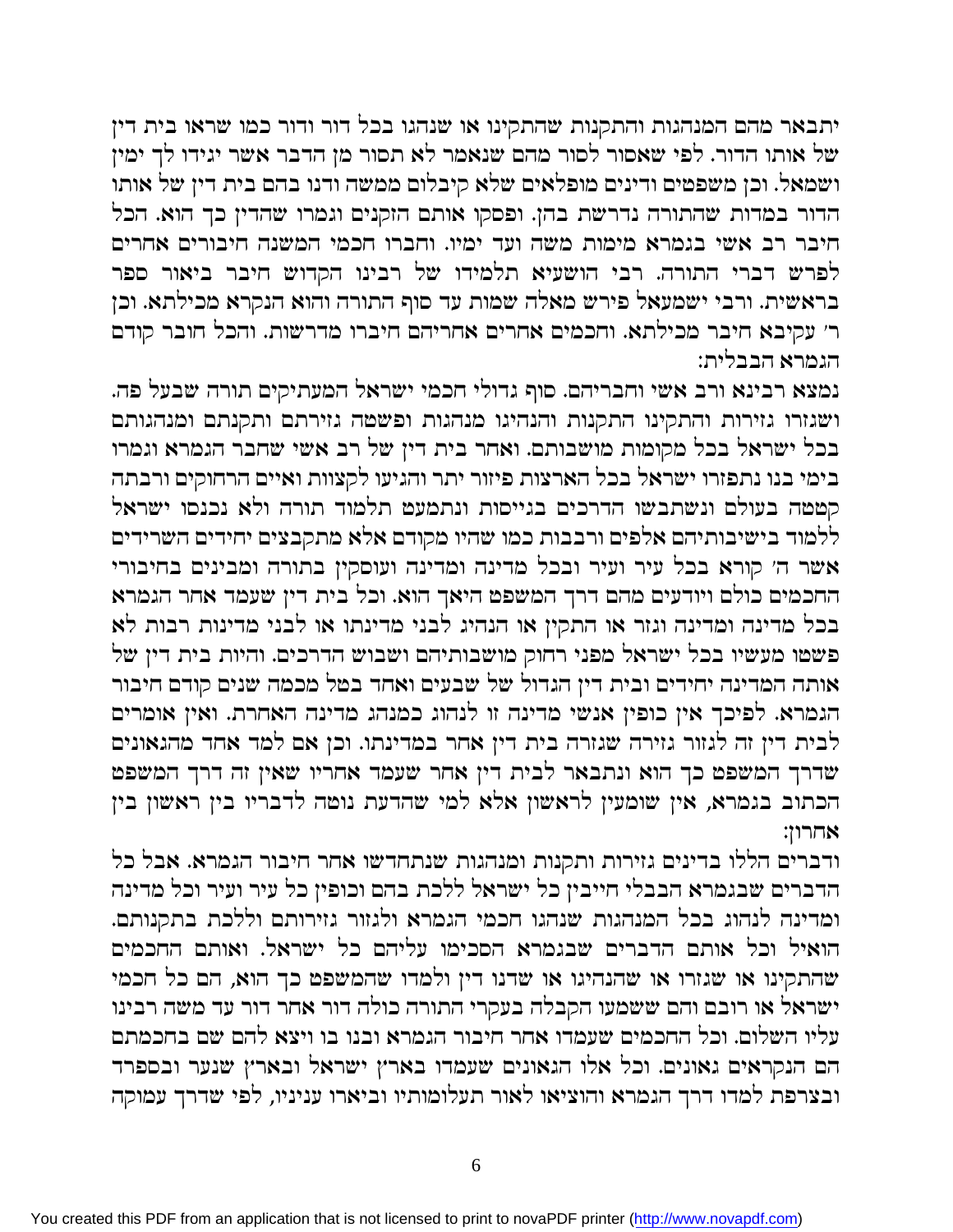דרכו עד למאוד. ועוד שהוא בלשון ארמי מעורב עם לשונות אחרות לפי שאותה הלשון היתה ברורה לכל אנשי שנער בעת שחוברה הגמרא. אבל בשאר מקומות וכן בשנער בימי הגאונים אין אדם מכיר אותה הלשון עד שמלמדים אותו. ושאלות רבות שואלין אנשי כל עיר ועיר לכל גאון אשר היה בימיהם לפרש להם דברים קשים שבגמרא. והם משיבים להם כפי חכמתם. ואותם השואלים מקבצים התשובות ועושין מהם ספרים להבין מהם. גם חיברו הגאונים שבכל דור ודור חיבורים לבאר הגמרא. מהם מי שפירש הלכות יחידות. ומהם שפירש פרקים יחידים שנתקשו בימיו. ומהם מי שפירש מסכתות וסדרים. ועוד חיברו הלכות פסוקות בענין איסור והיתר וחיוב ופטור בדברים שהשעה צריכה להם כדי שיהיו קרובים למדע מי שאינו יכול לירד לעומקה של גמרא. וזו היא מלאכת ה׳ שעשו בה כל גאוני ישראל מיום שחוברה הגמרא ועד זמן זה שהיא שנה שמינית אחר מאה ואלף לחרבן הבית, והיא שנת ארבעת אלפים ותשע מאות ושלשים ושבע לבריאת עולם:

ובזמן הזה תקפו הצרות יתירות ודחקה השעה את הכל ואבדה חכמת חכמינו ובינת נבונינו נסתרה. לפיכך אותם הפירושים וההלכות והתשובות שחברו הגאונים וראו שהם דברים מבוארים נתקשו בימינו ואין מבין עניניהם כראוי אלא מעט במספר. ואין צריך לומר הגמרא עצמה הבבלית והירושלמית וספרא וספרי והתוספתא שהם צריכין דעת רחבה ונפש חכמה וזמן ארוך ואחר כך יודע מהם הדרך הנכוחה בדברים האסורים והמותרים ושאר דיני התורה היאך הוא. ומפני זה נערתי חצני אני משה בן מיימון הספרדי ונשענתי על הצור ברוך הוא ובינותי בכל אלו הספרים וראיתי לחבר דברים המתבררים מכל אלו החיבורים בענין האסור והמותר הטמא והטהור עם שאר דיני התורה. כולם בלשון ברורה ודרך קצרה עד שתהא תורה שבעל פה כולה סדורה בפי הכל בלא קושיא ולא פירוק. לא זה אומר בכה וזה בכה. אלא דברים ברורים קרובים נכונים על פי המשפט אשר יתבאר מכל אלו החיבורים והפירושים הנמצאים .<br>מימות רבינו הקדוש ועד עכשיו. עד שיהיו כל הדינין גלויין לקטן ולגדול בדין כל מצוה ומצוה ובדין כל הדברים שתיקנו חכמים ונביאים. כללו של דבר כדי שלא יהא אדם צריך לחיבור אחר בעולם בדין מדיני ישראל אלא יהא חיבור זה מקבץ לתורה שבעל פה כולה עם התקנות והמנהגות והגזירות שנעשו מימות משה רבינו ועד חבור הגמרא וכמו שפירשו לנו הגאונים בכל חיבוריהם שחיברו אחר הגמרא. לפיכך קראתי שם חיבור זה משנה תורה. לפי שאדם קורא בתורה שבכתב תחלה ואחר כך קורא בזה +/השגת הראב״ד \*/ ויודע ממנו וכו׳. א״א סבר לתקן ולא תיקן כי הוא עזב דרך כל המחברים אשר היו לפניו כי הם הביאו ראיה לדבריהם וכתבו הדברים בשם אומרם והיה לו בזה תועלת גדולה כי פעמים רבות יעלה על לב הדיין לאסור או להתיר וראייתו ממקום אחד ואילו ידע כי יש גדול ממנו הפליג שמועתו לדעת אחרת היה חוזר בו. ועתה לא אדע למה אחזור מקבלתי ומראייתי בשביל חבורו של זה המחבר. אם החולק עלי גדול ממני הרי טוב ואם אני גדול ממנו למה אבטל דעתי מפני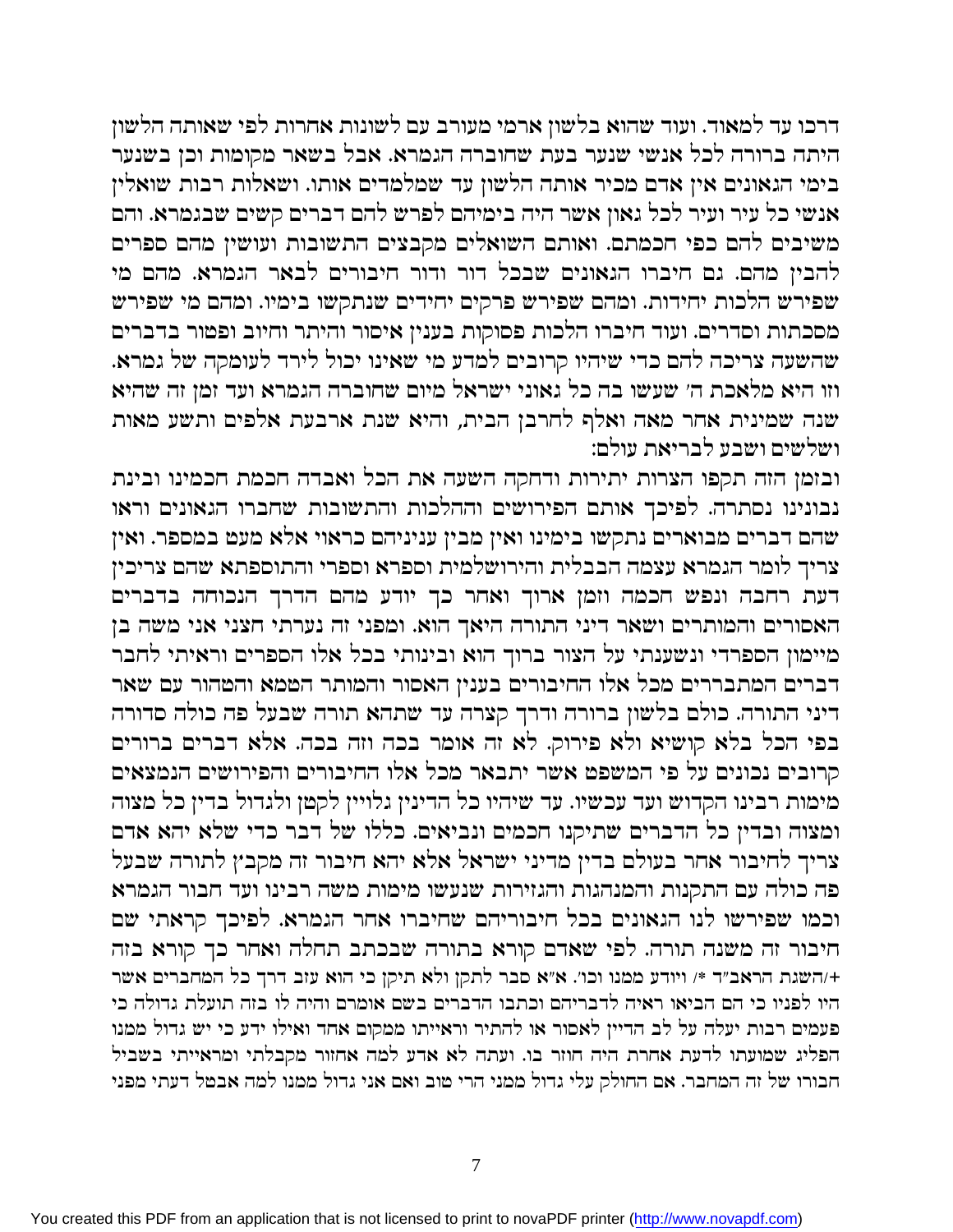דעתו. ועוד כי יש דברים שהגאונים חולקים זה על זה וזה המחבר בירר דברי האחד וכתבם בחיבורו ולמה אסמוך אני על ברירתו והיא לא נראית בעיני ולא אדע החולק עמו אם הוא ראוי לחלוק אם לא. אין זה אלא כל קבל די רוח יתירא ביה:+ ויודע ממנו תורה שבעל פה כולה ואינו צריך לקרות ספר אחר ביניהם. וראיתי לחלק חיבור זה הלכות הלכות בכל ענין וענין. ואחלק ההלכות לפרקים שבאותו ענין. וכל פרק ופרק אחלק אותו להלכות קטנות כדי שיהיו סדורים על פה. אלו ההלכות שבכל ענין וענין יש מהם הלכות שהם משפטי מצוה אחת בלבד. והיא המצוה שיש בה דברי קבלה הרבה והוא ענין בפני עצמו. ויש מהם הלכות שהם כוללים משפטי מצות הרבה אם יהיו אותן המצות כולם בענין אחד. מפני שחילוק חיבור זה לפי הענינים לא לפי מנין המצות כמו שיתבאר לקורא בו. ומנין מצות התורה הנוהגות לדורות שש מאות ושלש עשרה מצות. מהם מצות עשה מאתים וארבעים ושמנה סימן להם מנין אבריו של אדם. ומהם מצות לא תעשה שלש מאות וששים וחמש סימן להם מנין ימי שנת החמה:

## "Then I will not be ashamed when I gaze at all Your mitzvot." **Psalms 119:6**

**ALL** the precepts which Moses received on Sinai, were given together with their interpretation, as it is said, "And I will give to you the tables of stone, and the law, and the commandment" (Ex. 24:12). "The law" refers to the Written Law; "the commandment," to its interpretation. God bade us fulfill the Law in accordance with "the commandment." This commandment refers to that which is called the Oral Law.

The Written and the Oral law cannot be viewed as two separate entities, but rather as two dimensions of a single whole. (commentary of Rabbi Eliyah Touger, Moznaim)

The whole of the Law was written by Moses our Teacher before his death, in his own hand. He presented a scroll to each tribe and deposited one in the Ark for a testimony, as it is said, "Take this book of the law and put it by the side of the Ark of the Covenant of the Lord Your God, that it may be there for a wit- ness against you" (Deuteronomy 3:26).

"The mitzvah/commandment," which is the interpretation of the Law, he did not write down but gave a charge concerning it to the Elders, to Joshua, and to the rest of Israel, as it is said, "All this which I command you, that shall you do; you shall not add to, nor diminish from it" (Deuteronomy 13:1). Hence, it is styled the Oral Law.

Although the Oral Law was not committed to writing, Moses taught the whole of it, in his court, to the seventy elders as well as to Eleazar, Phineas, and Joshua -- all three of whom received it from Moses. To Joshua, his disciple, our teacher Moses delivered the Oral Law and charged him concerning it.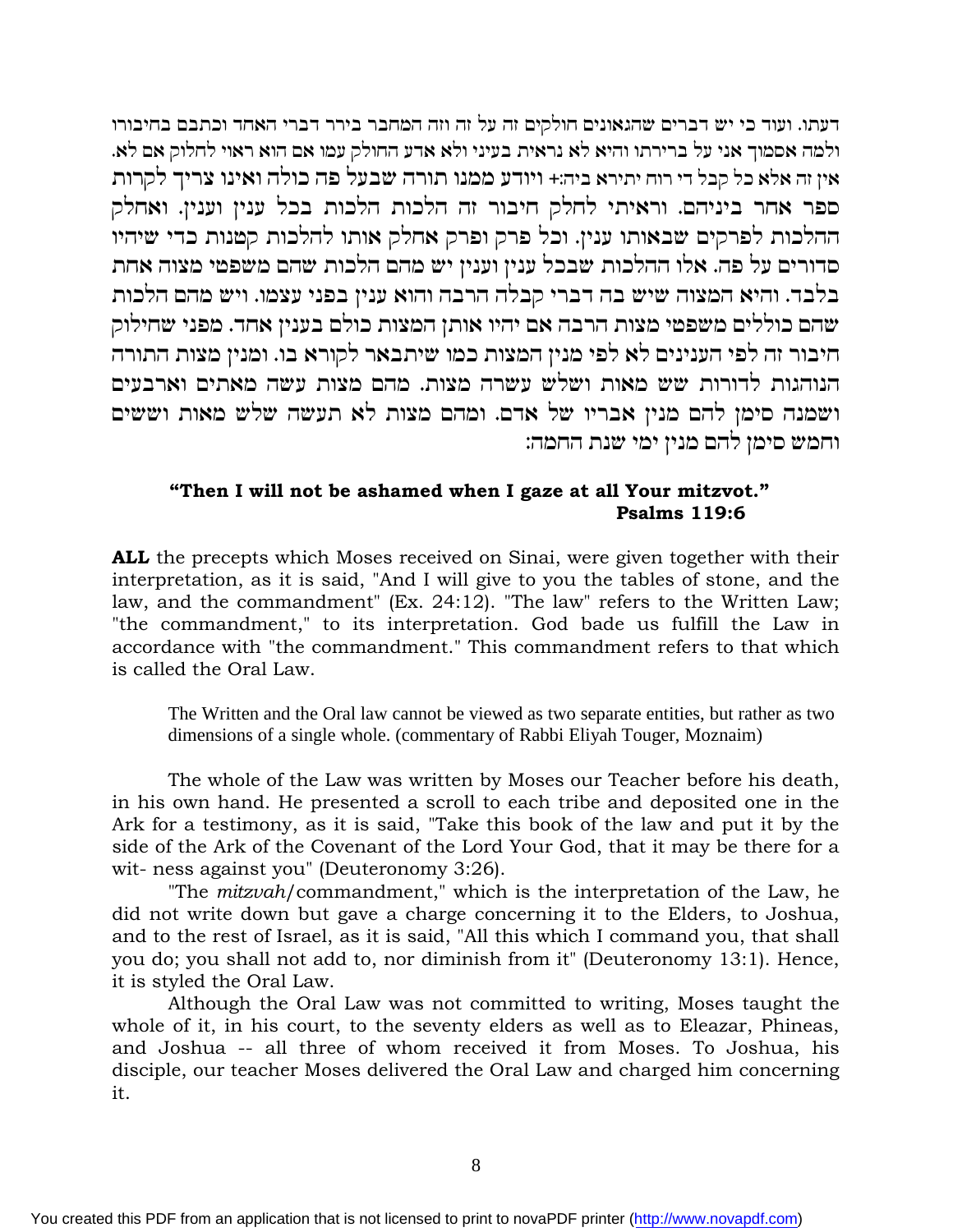So too, Joshua, throughout his life, taught orally. Many elders received the Oral Law from Joshua. Eli received it from the elders and from Phineas. Samuel, from Eli and his court. David, from Samuel and his court. . . .

The Rambam will now go through a long list: the entire transmission of tradition as he saw it. One purpose was to show that the tradition was a continous chain, and not the invention of later sages. But beyond this, as he indicated in his Introduction to *Sefer HaMitzvot*, he writes:

I chose to omit the supports and proofs for the laws, and instead mention the major figures who transmitted the tradition. Thus, I will not say: "These are the words of Rabbi So and So," or "Rabbi So and so says such and such" regarding each particular matter. Instead I will mention the sages of the Mishnah and the Talmud, of blessed memory, in general at the beginning of the text. I will state that all the judgements of the Torah -- i.e., the Oral Law - were received and trasnmitted from son and so to so and so, until Ezra and until Moses.

I will mention, together with the leading sage of the generation who received the tradtion, other well-known personalities in his generation whose position in the chain of tradition is equivalent to his. All this will be done out of a desire for brevity.

But this omission was a significant source of the trouble this commentary landed in later. The not particularly sympathetic commentator on the Mishneh Torah, the Ra'avad, writes:

This author abandoned the practice of all previous authors, who would bring supports for their statements and quote them in the name of their sources. This was of great benefit because, at times, a judge would presume to forbid or permit something based on a specific source. If he knew that a greater authority holds a different opinion, he would retract his. However, in this instance I do not know why I should retract from the tradition I received [if it differs from that given in the Mishneh Torah] and my sources because of the statements in this work by this author.

[What follows, and which I have skipped in English, is several pages of the names of the sages through whom the tradition was passed down.]

Our holy teacher (Rabbi Yehudah HaNasi) compiled the Mishnah. From the time of Moses to that of our holy teacher, no work had been composed from which the Oral Law was publicly taught. But in each generation, the head of the then existing court or the prophet of that time wrote down for his private use a memorandum of the traditions which he had heard from his teachers, and which he taught orally in public. So too, every student wrote down, according to his ability, the exposition of the Torah and of its laws, as he heard them, as well as the new matter evolved in each generation, which had not been received by tradition but had been deduced by application of the thirteen hermeneutical rules and had been adopted by the Supreme Court. This was the method in vogue till the time of our holy teacher.

He gathered together all the traditions, enactments, interpretations, and expositions of every portion of the Torah, that had either come down from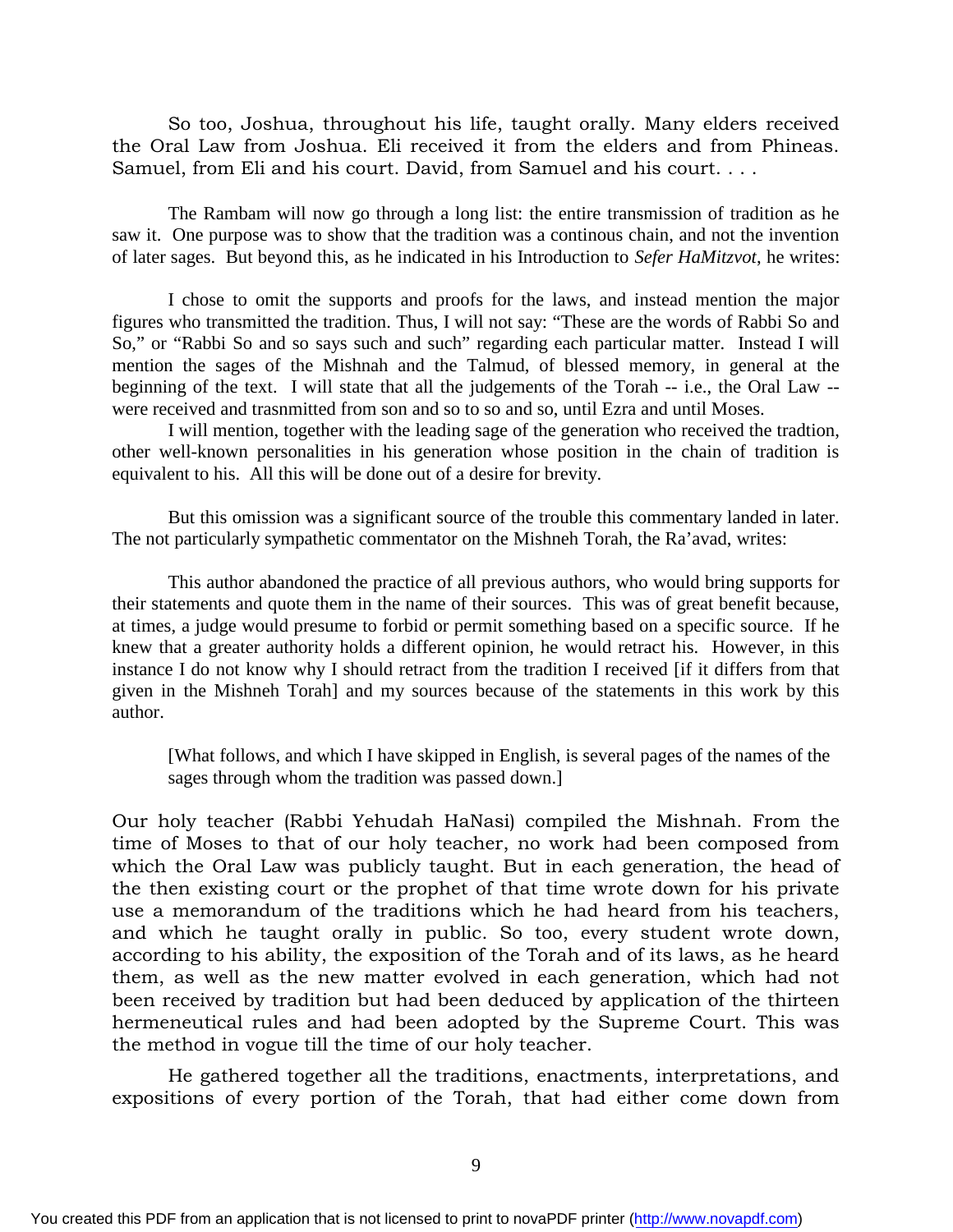Moses our Teacher or had been deduced by the courts in successive generations. All this material he redacted in the Mishnah, which was diligently taught in public, and thus became universally known among the Jewish people. Copies of it were made and widely disseminated, so that the Oral Law might not be forgotten in Israel.

Why did our holy teacher do this, and not leave things as they were? Because he observed that the number of disciples was diminishing, fresh calamities were continually happening, the Roman government was extending its domain and increasing in power, and Israelites were wandering and emigrating to distant countries. He therefore composed a work to serve as a handbook for all, the contents of which could be rapidly studied and not be forgotten. Throughout his life, he and his colleagues were engaged in giving public instruction in the Mishnah.

These are the great sages who were part of the court of our holy teacher, and who received the tradition from him: his sons, Shimon and Gamliel, Rabbi Efes, Rabbi Chanina ben Chama, Rabbi Chiyah, Rav, Rabbi Yannai, bar Kafra, Sh'muel, Rabbi Yochanan, Rabbi Hoshaia. Thousands and myriads of other sages received the tradition from him together with these great sages.

There is a discussion on the relative stature at different times of these eleven above-named sages, a speculation as to the reason behindthe composition of the Sifra and Sifrei and the Tosefta, as well as a proposed timing for the composition of the Jerusalem Talmud. There then follows an elaborate retracing of steps, 40 generations backwards from Rav Ashi, who compiled the Babylonian Talmud, back to Moses. I am skipping all of this in English. This section ends with:

40) Moses, our teacher, [received the tradition] from the Almighty.

Thus, the source of all these people's knowledge is God, the Lord of Israel.

All these sages were the great men of the successive generations; some of them were heads of academies, heads of the Exile, and some were members of the great Sanhedrin; besides them were thousands and myriads of disciples and fellow-students.

Ravina and Rav Ashi closed the list of the sages of the Talmud. It was Rav Ashi who compiled the Babylonian Talmud in the land of Shin'ar (Babylon), about a century after Rabbi Yochanan had compiled the Jerusalem [Palestinian] Talmud. These two Talmuds contain an exposition of the text of the Mishnah and an elucidation of its abstruse points and of the new subject matter that had been added by the various courts from the days of our holy teacher, until the compilation of the Talmud.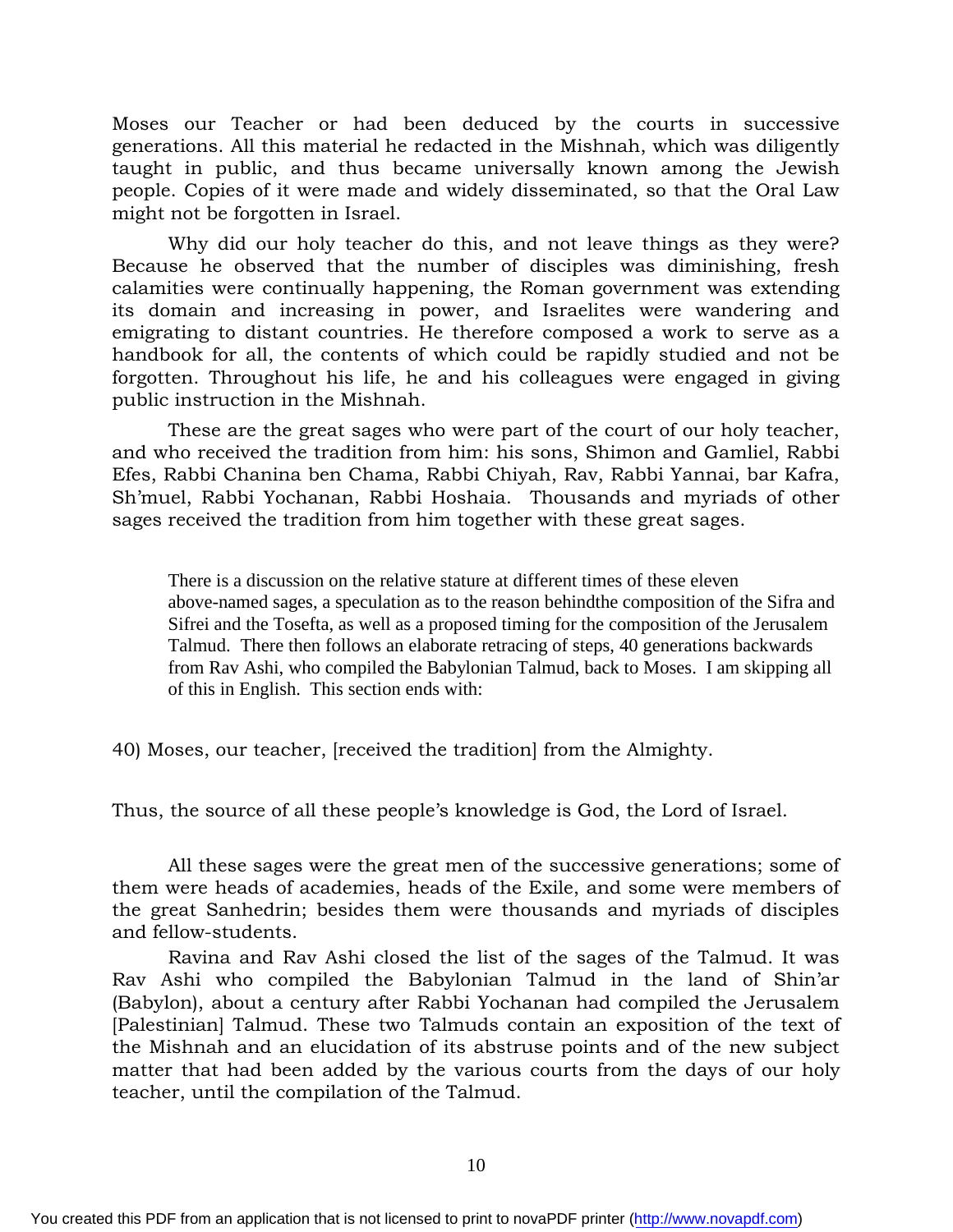The two Talmuds, the *Tosefta,* the Sifra and the Sifre, and the *Toseftot* are the sources, from all of which is elucidated what is forbidden and what is permitted, what is unclean and what is clean, what is a penal violation and what involves no penalty, what is fit to be used and what is unfit for use, all in accordance with the traditions received by the sages from their predecessors in unbroken succession up to the teachings of Moses as he received them on Sinai.

From these sources too, are ascertained the decrees, instituted by the sages and prophets, in each generation, to serve as a "fence about the Torah," in accordance with Moses' express injunction, "You shall observe My precepts/keep My charge" (Leviticus 18:30), that is, "ordain a charge to preserve My charge."

The original verse reads:

# וּשְׁמַרְתֶּם אֶת־מִשְׁמַרְתָּי לְבִלְתִּי עֲשׁוֹת מֵחֻקָּוֹת הַתְּוֹעֵבֹת<sup>י</sup> אֲשֶׁר נַעֲשְׂוּ לִפְנֵיכֶּם ולא תְטַמְּאִוּ בָּהֶם אֲנִי יְהוֹה אֱלְהֵיכֶם.

Therefore shall you keep my ordinance, that you commit not any of these abominable customs, which were committed before you, and that you defile not yourselves in it; I am the Lord your God.

Leviticus 18:30

Because it says "you shall keep/guard my guideposts/guardposts," repeating the same verb, so we learn, I believe that we should make a guard-rail around the guard, thus: a fence around the Torah.

From these sources a clear conception is also obtained of the customs and ordinances, either formally introduced in various generations by their respective authorities or that came into use with their sanction; from these it is forbidden to depart, as it is said, "You shall not turn aside from the sentence which they shall declare to you, to the right hand or to the left" (Deuteronomy 17:11).

So too these works contain the clearly established judgments and rules not received from Moses, but which the Supreme Court of each generation deduced by applying the hermeneutical principles for the interpretation of the Law, and which were decided by those venerable authorities to be the law -- all of which, accumulated from the days of Moses to his own time, Rav Ashi put together in the Gemara.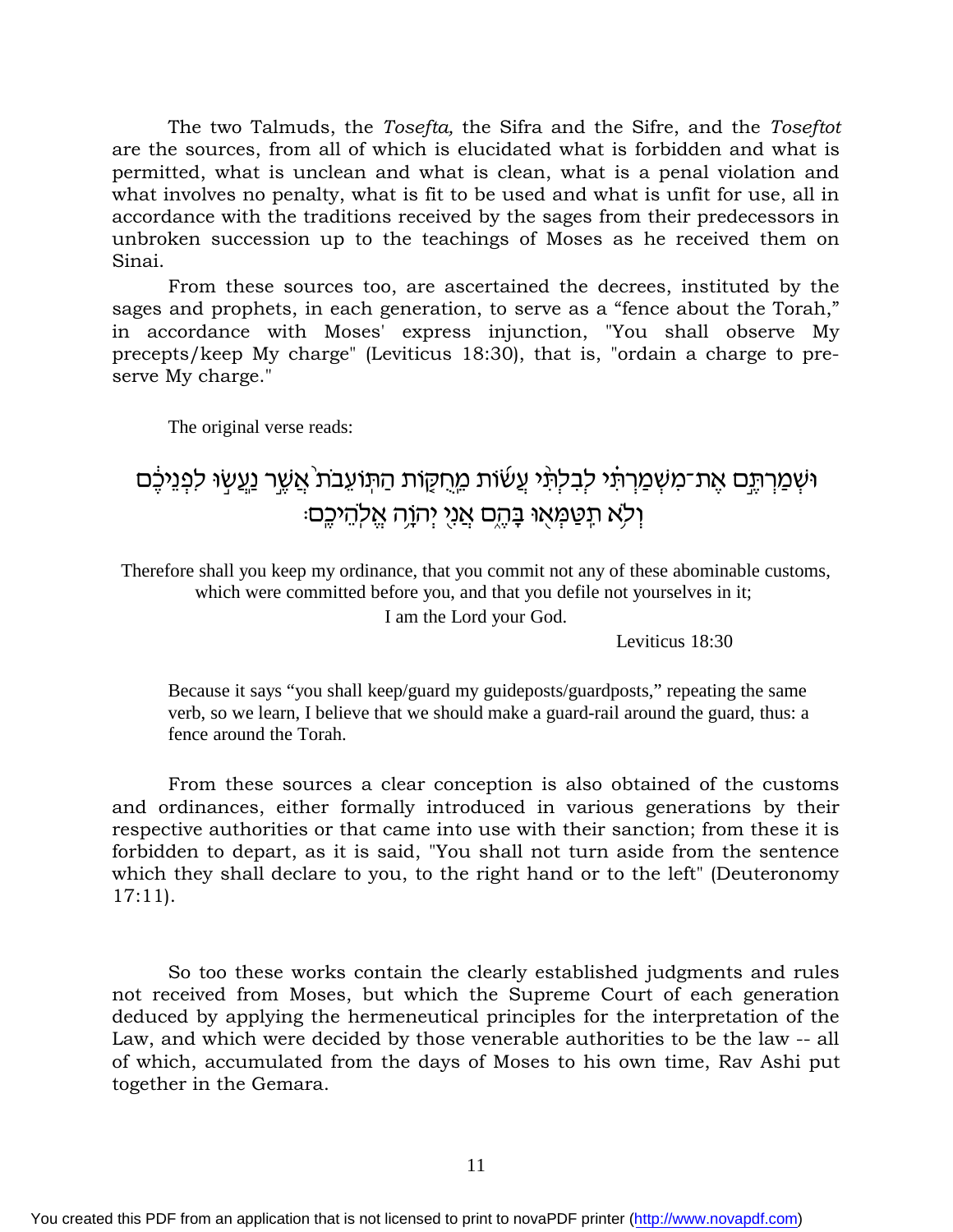The Sages of the Mishnah also composed other texts to explain the words of the Torah. Rabbi Hoshaia, the disciple of our holy teacher, composed an explanation of the book of Genesis [*Bereshit Rabbah*]. Rabbi Yishmael composed an explanation beginning at "These are the names" [the beginning of the book of Exodus], until the conclusion of the Torah. This is called the *Mekhilta.* Rabbi Akiva also composed a *Mekhilta.* Other sages of the following generations composed other collections of the interpretations of verses. All of these works were compiled before the Babylonian Talmud.

Thus, Ravina, Rav Ashi and their colleagues represent the final era of the great sages of Israel who transmitted the Oral Law. They passed decrees, ordained practices, and put into effect customs. These decrees, ordinances and customs spread out among the entire Jewish people in all the places where they lived.

After the Court of Rav Ashi, who compiled the Gemara which was finally completed in the days of his son, an extraordinarily great dispersion of Israel throughout the world took place. The people emigrated to remote parts and distant isles. The prevalence of wars and the march of armies made travel insecure. The study of the Torah declined. The Jewish people did not flock to the colleges in their thousands and tens of thousands as heretofore.

Instead, in each city and country, individuals who felt the divine call gathered together and occupied themselves with the Torah; studied all the works of the sages; and from these learned the method of legal interpretation.

If a court established in any country after the time of the Talmud made decrees and ordinances or introduced customs for those residing in its particular country or for residents of other countries, its enactments did not obtain the acceptance of all Israel because of the remoteness of the Jewish settlements and the difficulties of travel. And as the court of any particular country consisted of individuals (whose authority was not universally recognized), while the Supreme Court of seventy-one members had, several years before the compilation of the Talmud, ceased to exist, no compulsion is exercised on those living in one country to observe the customs of another country; nor is any court directed to issue a decree that had been issued by another court in the same country. So too, if one of the Geonim taught that a certain way of judgment was correct, and it became clear to a court at a later date that this was not in accordance with the view of the Gemara, the earlier authority is not necessarily followed but that view is adopted which seems more reasonable, whether it be that of an earlier or later authority.

The foregoing observations refer to rules, decrees, ordinances, and customs that originated after the Talmud had been compiled. But whatever is already mentioned in the Babylonian Talmud is binding on all Israel. And every city and country is bound to observe all the customs observed by the sages of the Gemara, promulgate their decrees, and uphold their institutions, on the ground that all the customs, decrees, and institutions mentioned in the Talmud received the assent of all Israel, and those sages who instituted the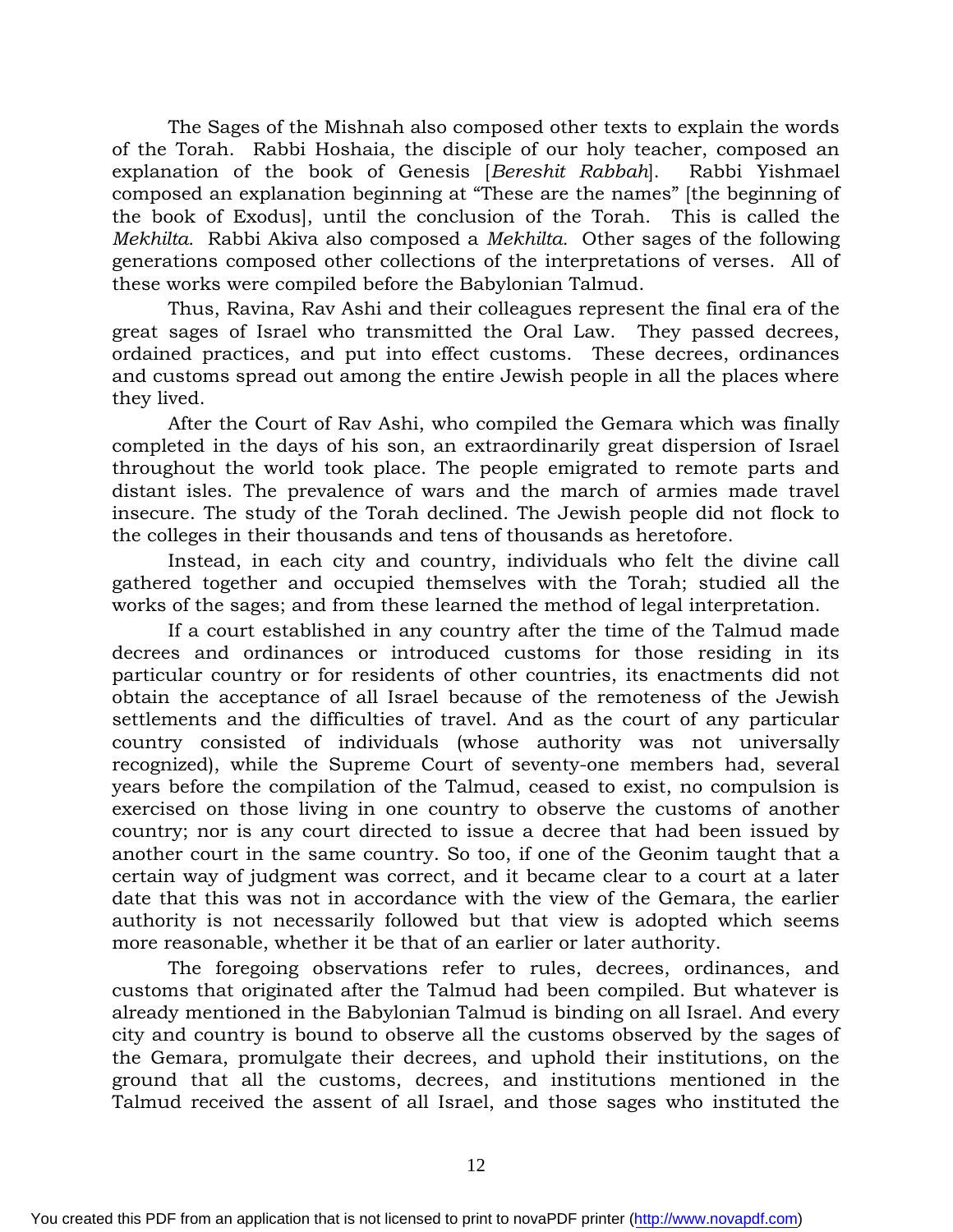ordinances, issued the decrees, introduced the customs, gave the decisions, and taught that a certain ruling was correct, constituted the total body or the majority of Israel's wise men. They were the leaders who received from each other the traditions concerning the fundamentals of Judaism in unbroken succession back to Moses our Teacher, upon whom be peace.

The sages, however, who arose after the compilation of the Talmud, studied it deeply and became famous for their wisdom, are called Geonim. All these Geonim who flourished in the land of Israel, Babylon, Spain, and France, taught the method of the Talmud, elucidated its obscurities, and expounded the various topics with which it deals. For its method is exceedingly profound. Further- more, the work is composed in Aramaic mixed with other languages-this having been the vernacular of the Babylonian Jews at the time when it was compiled. In other countries, however, as also in Babylon in the days of the Geonim, no one, unless specially taught, understood that dialect. Many applications were made to the Gaon of the day by residents of different cities, asking for explanations of difficulties in the Talmud. These, the Geonim answered, according to their ability. Those who had put the questions collected the responses which they made into books for study. The Geonim also, at different periods, composed commentaries on the Talmud. Some of them explained specific laws; others, particular chapters that presented difficulties to their contemporaries; others again expounded complete treatises and entire orders of the Talmud. They also made compilations of settled rules as to things permitted or forbidden, as to infractions which were penal or were not liable to a penalty. All these dealt with matters in regard to which compendia were needed, that could be studied by one not capable of penetrating to the depths of the Talmud. This is the godly work in which all the Geonim of Israel engaged, from the completion of the Talmud to the present date which is the eighth year of the eleventh century after the destruction of the Second Temple.\* In our days, severe vicissitudes prevail, and all feel the pressure of hard times. The wisdom of our wise men has disappeared; the understanding of our prudent men is hidden. Hence, the commentaries of the Geonim and their compilations of laws and responses, which they took care to make clear, have in our times become hard to understand so that only a few individuals properly comprehend them. Needless to add that such is the case in regard to the Talmud itself-the Babylonian as well as the Palestinian-the Sifra, the Sifre and the Tosefta, all of which works require, for their comprehension, a broad mind, a wise soul, and considerable study, and then one can learn from them the correct practice as to what is forbidden or per- mitted, and the other rules of the Torah.

On these grounds, I, Moses the son of Maimon the Sefardi, bestirred myself, and, relying on the help of God, blessed be He, intently studied all these works, with the view of putting together the results obtained from them in regard to what is forbidden or per- mitted, clean or unclean, and the other rules of the Torah-all in plain language and terse style, so that thus the entire Oral Law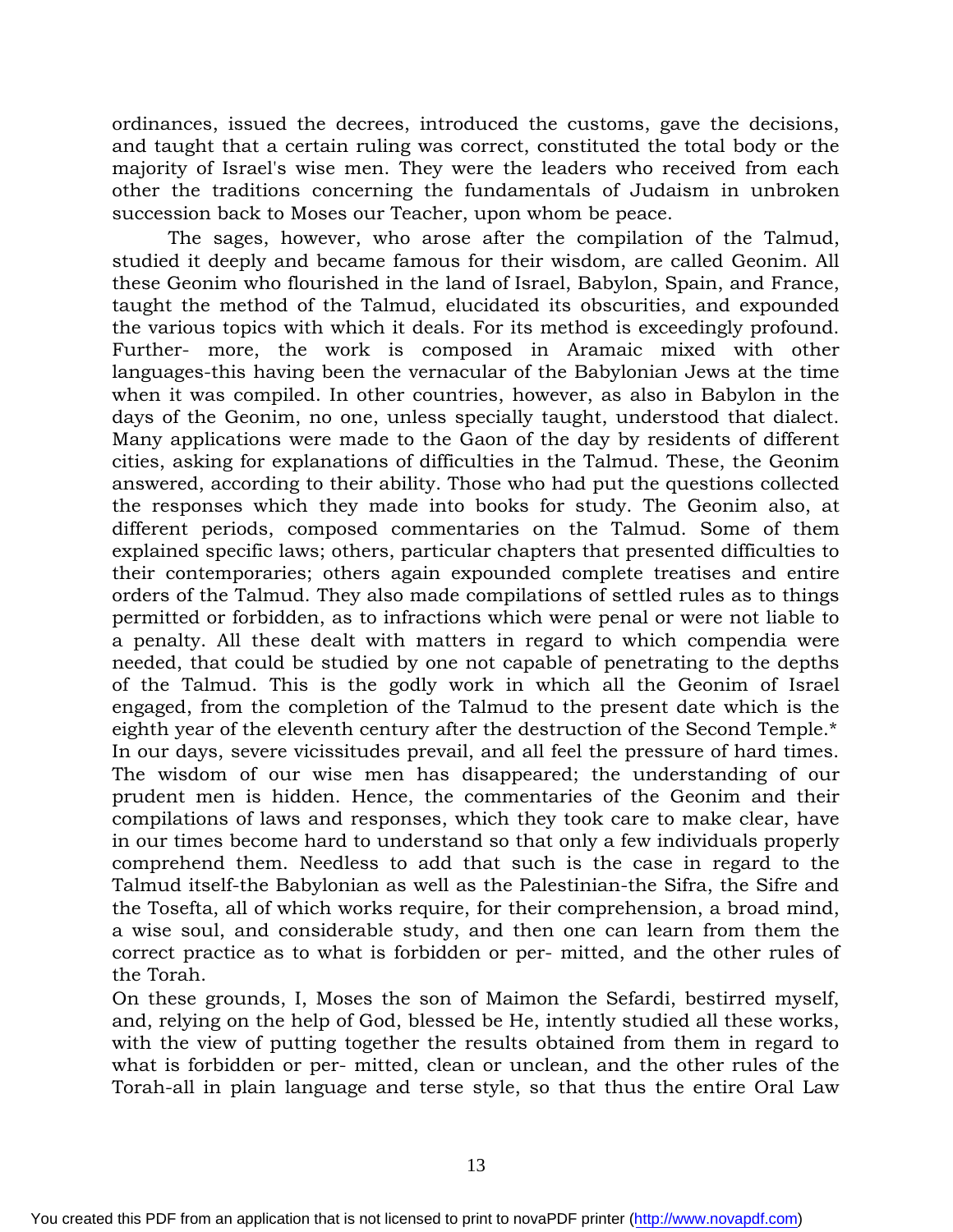might become systematically known to all, without citing difficulties and solutions or differences of view,. one person saying so, and another something else-but consisting of statements, clear and con- vincing, and in accordance with the conclusions drawn from all these compilations and commentaries that have appeared from the time of Moses to the present, so that all the rules shall be accessible to young and old, whether these appertain to the (Pentateuchal) precepts or to the institutions established by the sages and prophets, so that no other work should be needed for ascertaining any of the laws of Israel, but that this work might serve as a compendium of the entire Oral Law, including the ordinances, customs, and decrees instituted from the days of our teacher Moses till the compilation of the Talmud, as expounded for us by the Geonim in all the works com- posed by them since the completion of the Talmud. Hence, I have entitled this work Mish,neh Torah (Repetition of the Law), for the reason that a person who first reads the Written Law and then this compilation, will know from it the whole of the Oral Law, without having occasion to .consult any other book between them.

I have seen fit to arrange this compendium in large divisions of the laws according to their various topics. These divisions are distrib- uted in chapters grouped according to subject matter. Each chapter is subdivided into smaller paragraphs so that they may be systemati- cally memorized. Among the laws in the various topics, some consist of rules in reference to a single Biblical precept. This would be the case when such a precept is rich in traditional matter and forms a single topic. Other sections include rules referring to several precepts when these all belong to one topic. For the work follows the order of topics and is not planned according to the number of precepts, as will be explained to the reader.

The total number of precepts that are obligatory for all genera- tions is 61c3. Of these, 248 are affirmative; their mnemonic is the number of bones in the human body. 365 precepts are negative and their mnemonic is the number of days in the solar year.

Blessed be the all-merciful who has aided us.

These are the 613 precepts which were orally imparted to Moses on Sinai, together with their general principles, detailed applications, and minute particulars. All these principles, details, particulars, and the exposition of every precept constitute the Oral Law, which each court received from its predecessor. There are other precepts which originated after the Sinai tic Revelation, were instituted by prophets and sages, and were universally accepted by all Israel. Such are the reading of the Scroll of Esther (on Purim), the kindling of the Hanukkah lights, fasting on the Ninth of Av. . . . Each of these pre- cepts has its special interpretations and details, all of which will be expounded in this work.

All these newly established precepts, we are duty bound to accept and observe, as it is said, "You shall not turn aside from the sentence which they shall